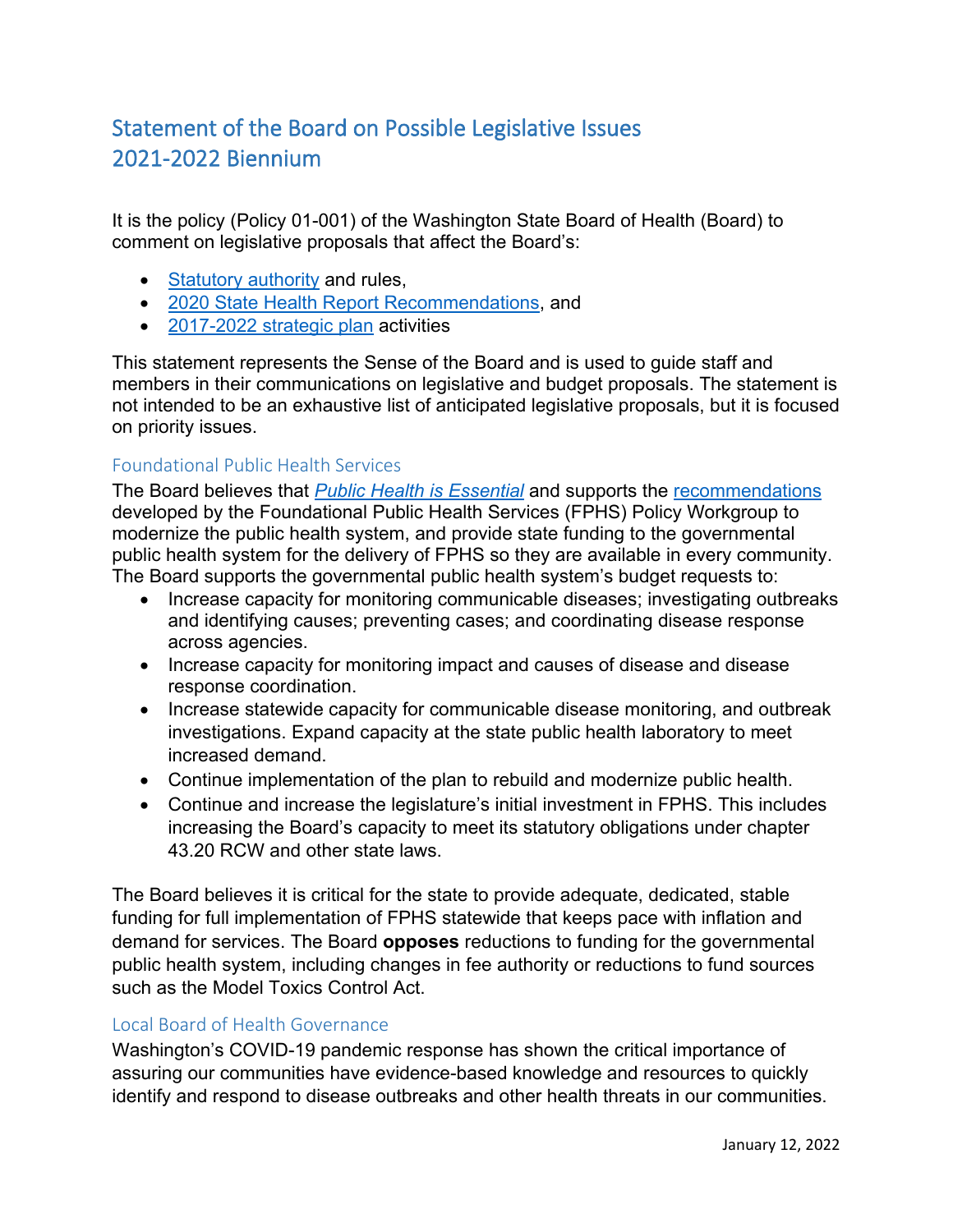Much of the ability to respond to outbreaks and other public health threats fall under the local health officer's authority. The local health officer is appointed by a county's local board of health. Local boards of health are made up of county elected officials, and in some cases, city elected officials and others who are included by way of ordinance. As a result of E2SHB 1152 (passed during the 2021 legislative session) most local boards of health must also have an equal balance of elected and non-elected members starting July 1, 2021. Non-elected members must represent public health, health care facilities, and providers; consumers of public health; and other community stakeholders. Local boards of health, local health administrators and officers have a statutory duty to carry out the state's public health laws and rules. Public health response should not be partisan or politicized. The Board would oppose legislation that diminishes local health officer duties or authorities.

#### Health Impact Reviews

Under RCW 43.20.285 the Board conducts [Health Impact Reviews](http://sboh.wa.gov/OurWork/HealthImpactReviews) (HIRs) at the request of the Governor or a legislator. HIRs are objective, non-partisan, evidencebased analyses of proposed legislative or budgetary changes to determine the potential impacts on health and equity. The Board received funding for an additional 1.0 FTE in the 2021-2022 Foundational Public Health Services budget. The additional capacity will enable the Board to conduct more HIRs, thereby improving the state's ability to use evidence to inform policy and to promote health and equity. While the Board supports other state and legislative efforts to assess equity impacts of legislative proposals, the Board recognizes the unique value that HIRs add to legislative decision-making. The rigorous HIR research approach relying on both quantitative and qualitative research, as well as on lived experience, provides legislators with a nuanced understanding of how proposed policy may impact the status quo and health and equity in the state. The Board supports the retention of HIRs and will continue to offer assistance and support to ensure any new proposed tools align with and do not duplicate the work of HIRs.

The Board supports legislative action to ensure long-term, sustainable solutions to obtain peer-reviewed literature access for HIR work. The Board believes that there is also a need for all state employees to have access to research and published literature to inform evidence-based policy and program development.

#### Preventing Smoking and Vaping

In August 2016, the Board adopted [Resolution 2016-01](http://sboh.wa.gov/Portals/7/Doc/Resolutions/Resolution-2016-01_Tobacco%2021.pdf) to increase the age of purchase for tobacco and vapor products from age 18 years to 21. During the 2019 legislative session, EHB 1074 passed, raising the legal age for purchasing tobacco and vapor products from 18 to 21 years. The Board supports enhancing current strategies to prevent marketing, sales, and use of tobacco, e-cigarettes, smokeless tobacco, and cannabis to youth, including a ban on all flavored vapor and tobacco products ban and adding additional authority for product bans and allowing recalls smoking and vapor products. The Board would support legislation that improves regulation of Washington's vapor product industry including requiring vapor ingredient disclosure and routine lab testing for vapor products, requiring signage regarding health risks of these products,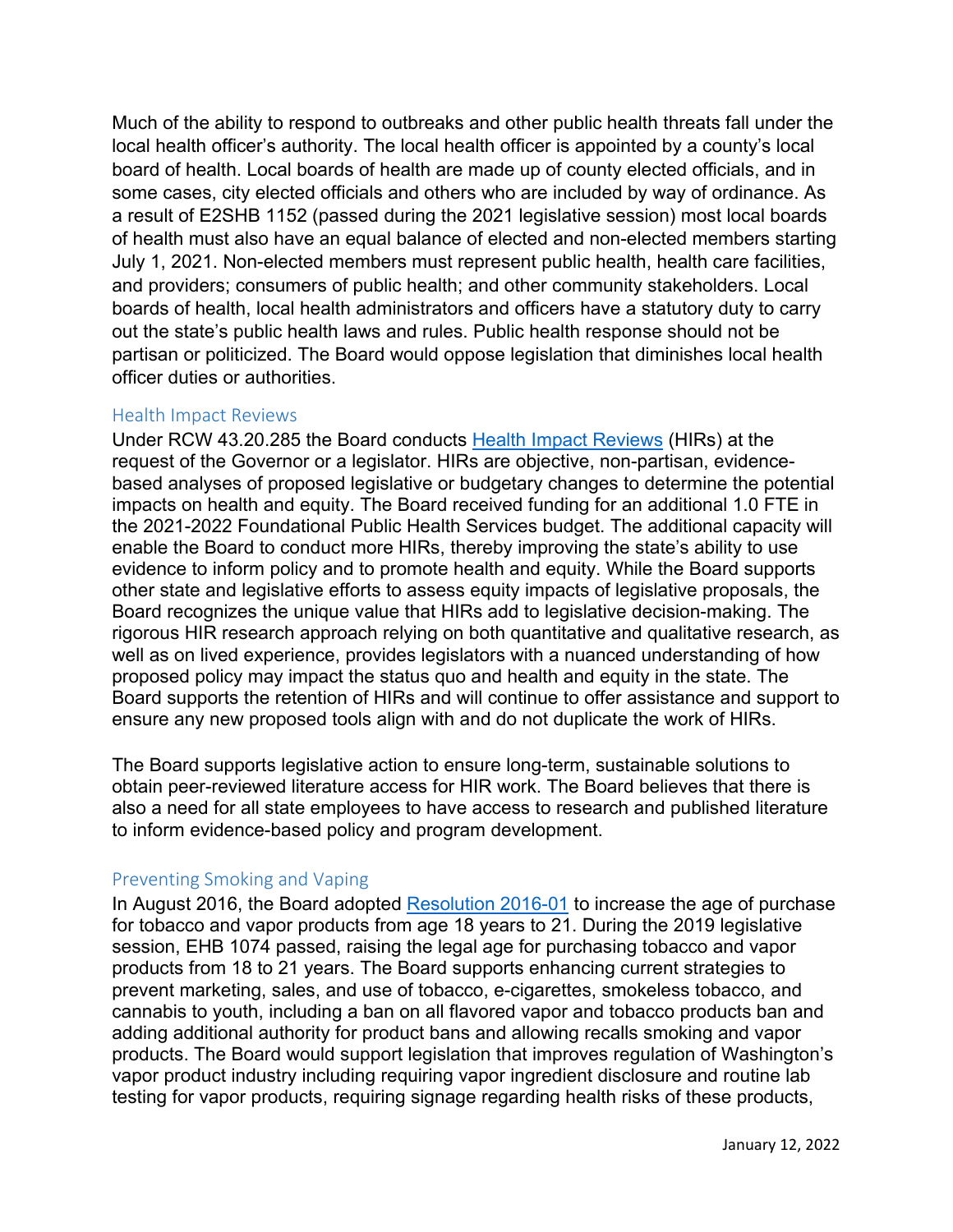removing the pre-emption of vapor product retail licensing, allowing for product bans and recalls, and instituting nicotine limits in products sold in Washington state.

In response to an outbreak of e-cigarette and vapor product associated lung injury, the Board adopted rules to ban the use of vitamin e acetate in vapor products. Compounds, such as Delta-8 THC, and other additives continue to emerge on the market with little known about their impacts on health. The Board supports efforts to understand and address emerging compounds that result in negative health effects.

## Advancing Equity in State Government

The Board recognizes that racism is a public health crisis. Racism and other forms of discrimination have been institutionalized and perpetuated through policies and practices that prevent meaningful community engagement and limit access and opportunity to important public services. The Board would support legislation that prioritizes and operationalizes equity across state government.

As part of its five-year strategic plan the Board committed to support the Governor's Interagency Council on Health Disparities and to continues to incorporate the Council's recommendations in the Board's State Health Report.

In 2019, the Board supported legislation that would lead to creation of a State Equity Office. Through a proviso in the 2019-2021 operating budget, the Legislature directed the Health Disparities Council to convene an Office of Equity Task Force to develop an operations plan for a future Washington State Office of Equity. The Board endorsed the Task Force's recommendations and supports ongoing funding for the Washington State Office of Equity.

## Data Disaggregation

The COVID-19 pandemic has disproportionately impacted communities of color. These disparate impacts are not unique to this pandemic. Existing inequities in our public health and health care systems impact public health's ability to identify and reach disproportionately impacted populations. When experience reveals inequities across and within groups, it is critical to be able to access and use disaggregated data to enhance efforts in preventing and containing diseases and conditions, in order to maximize public health.

Collection of detailed race, ethnicity, and language (REAL) data, beyond the Censuslevel data helps the public health system understand in greater detail which communities are disproportionately impacted and enables public health to build partnerships with community-based organizations to develop community-led prevention strategies that are culturally and linguistically appropriate. Meaningful use of these data relies on the interoperability of public health and health care data systems. Up-to-date information systems and technology must be in place and functional to facilitate collection and transmittal of these key demographic data.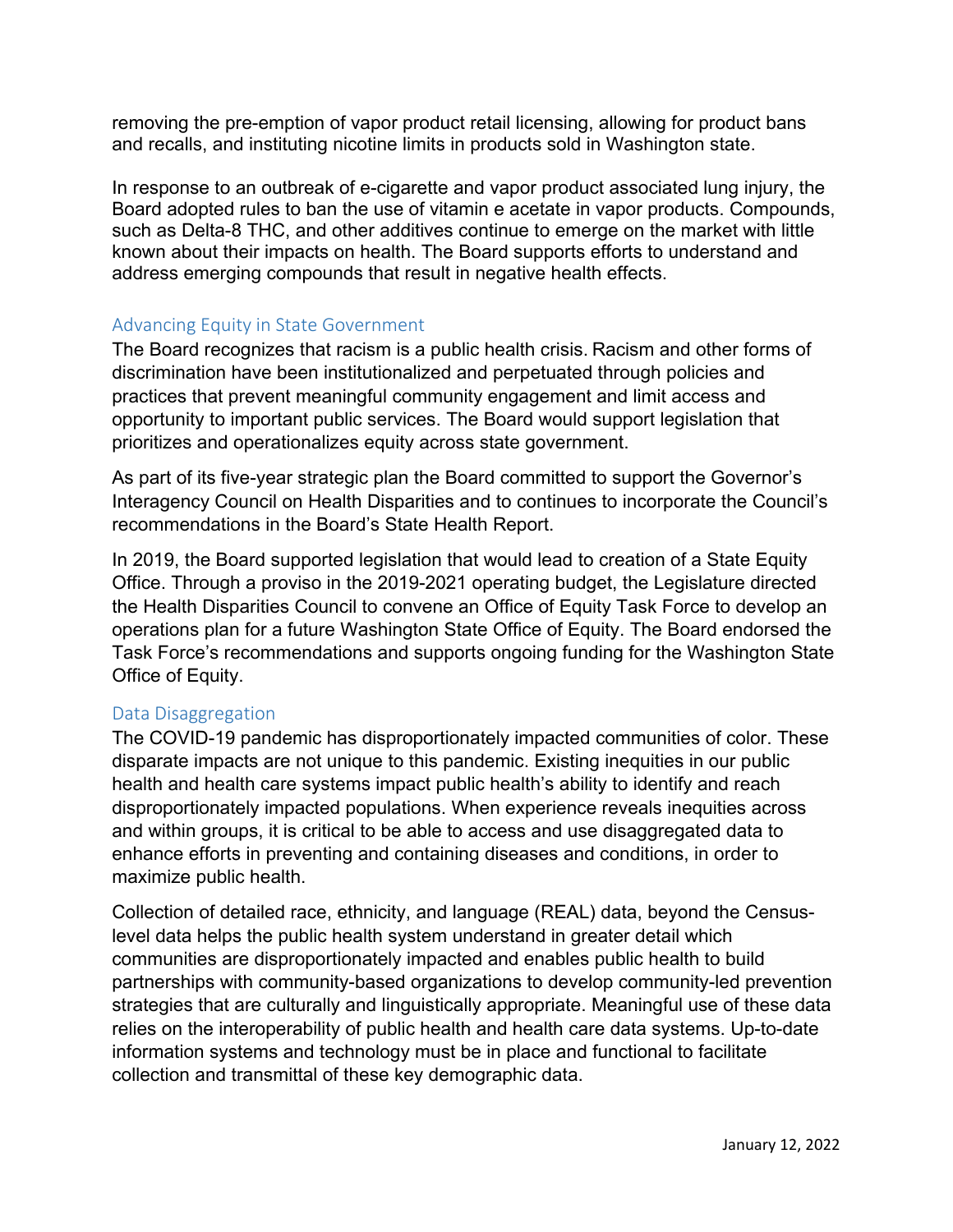The Board would support legislative action to ensure collection of REAL data, beyond Census-level categories, as well as data to identify and eliminate health inequities (for example by disability status, sexual orientation, gender identity, and other demographics). The Board would also support legislation to improve interoperability of public health and health care data systems.

## School Environmental Health and Safety

The Board believes that all children should be able to attend schools that are built, maintained, and operated to assure a safe and healthy environment. The Board supports removal of the budget proviso that suspends the Board's rules related to environmental health and safety standards for primary and secondary schools (chapter 246-366A WAC). Until the Board's suspended school rules can be implemented, the Board supports the Department of Health's [November 2016](http://www.doh.wa.gov/Portals/1/Documents/Pubs/300-018.pdf) recommendations in response to the Governor's directive on lead as they relate to school environmental health and safety.

During the COVID-19 pandemic, the Board has recognized that ongoing, regular inspections and technical assistance provided by local health jurisdictions are critical to ensuring schools are designed, built, and maintained to protect students' health. Only twelve of Washington's thirty-five local health jurisdictions have school environmental health and safety programs. Providing basic health and safety protections for all school children across the state, local health jurisdictions must have sufficient resources and capacity to conduct school environmental health and safety inspections.

One of the important lessons of the pandemic is the critical importance of indoor air quality as a key component of school environmental health. Higher ventilation rates can improve student performance and reduce the transmission and spread of respiratory illness, including SARS-CoV-2 (the virus that causes COVID-19). Regular inspection, maintenance, and regular repairs of heating, ventilation, and air conditioning (HVAC) systems as well as adequate ventilation to dilute contaminants can improve indoor air quality and school safety.

The Board would support legislation that would adequately fund school environmental health and safety programs as well as legislation to assess, improve, and update ventilation systems in schools.

## Governor's Directive on Lead

Governor Inslee issued [Directive 16-06](http://www.governor.wa.gov/sites/default/files/directive/dir_16-06.pdf) on May 2, 2016 to address lead remediation in the built environment. Environmental pathways for lead exposure include drinking water, homes, schools, and outdoor areas.

The Board continues to support the Department of Health's [November 2016 report](http://www.doh.wa.gov/Portals/1/Documents/Pubs/300-018.pdf) recommendations to the Governor, and including the continuing the initial investment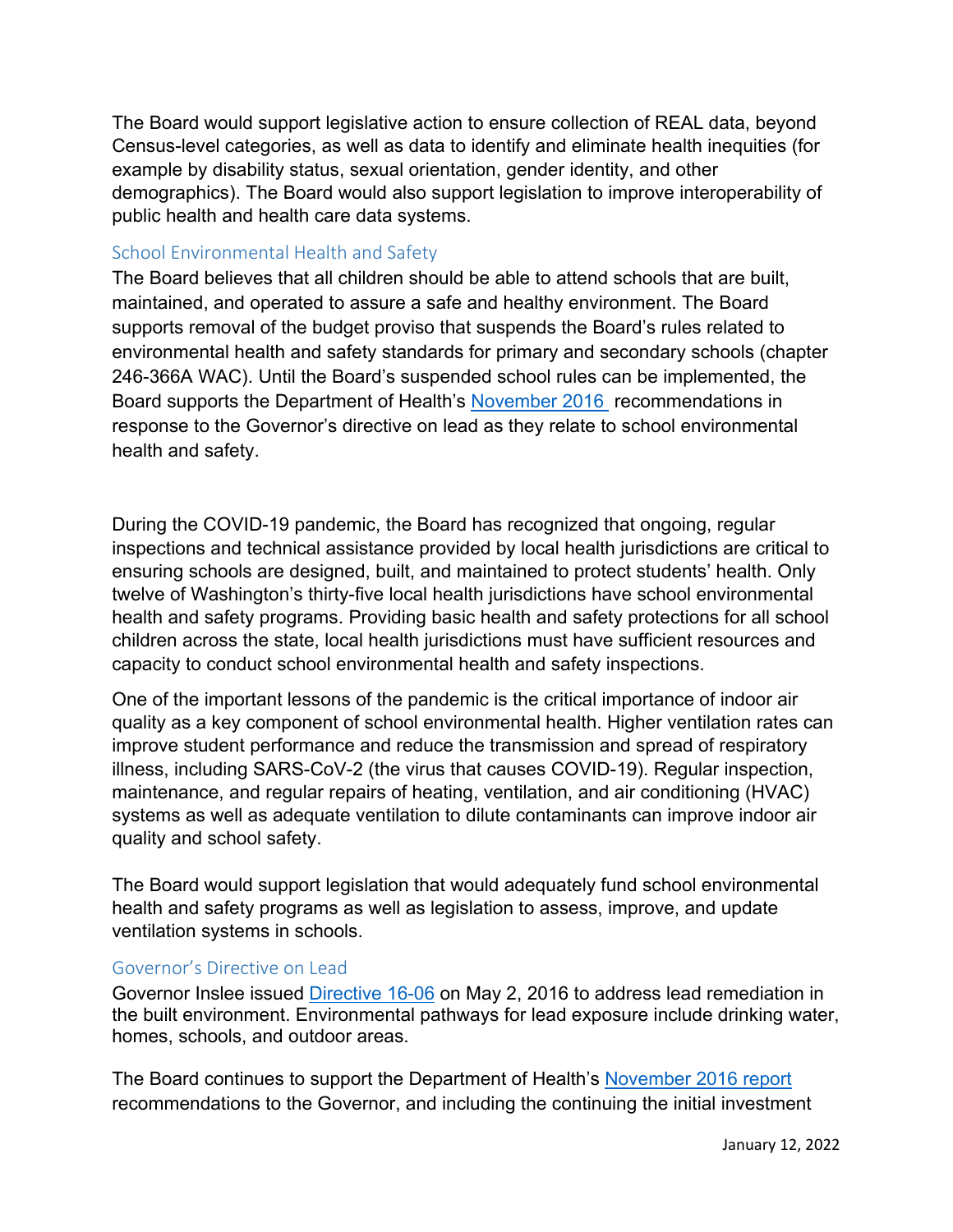made to test drinking water at schools, provide remediation funds to replace fixtures, improve remediation assistance for low income and rental properties, and targeted blood testing for children at greatest risk of exposure to lead and subsequent case management. The Board was pleased with the passage of E2SHB 1139 during the 2021 legislative session, which requires lead testing and remediation in school drinking water. The Board also supports:

- Updating the *Health and Safety Guide for K–12 Schools in Washington State.*
- Gathering data to evaluate and update chapter 246-366A WAC, Environmental Health and Safety Standards for Primary and Secondary Schools, including updates to align with E2SHB 1139 and recent revisions made to the federal lead and copper rules.
- Including environmental health and safety in decisions using the funding formula for school construction and modernization.
- Encouraging health care providers to follow DOH blood lead screening recommendations.

# Opioids

The Board supports the goals, strategies, and actions outlined in the updated [2021-](https://www.hca.wa.gov/assets/program/WashingtonStateOpioidandOverdoseResponsePlan-final-2021.pdf) [2022 Opioid and Overdose Response Plan](https://www.hca.wa.gov/assets/program/WashingtonStateOpioidandOverdoseResponsePlan-final-2021.pdf) and the forthcoming updated plan, to effectively combat the opioid epidemic. Its goals are to:

- Prevent opioid and other drug misuse.
- Identify and treat opioid misuse and stimulant use disorder.
- Ensure and improve the health and wellness of people who use opioids and other drugs
- Use data and information to detect opioid misuse , monitor drug user health effects, analyze population health, and evaluate interventions.
- Support individuals in recovery.

# On-Site Sewage Systems

The Board recognizes that on-site sewage systems are an important and effective means of treating and dispersing effluent if the systems are properly permitted, sited, operated, and maintained. The Board supports legislation that preserves the authority of local health officers and boards of health to develop and implement on-site sewage system regulations and plans which protect public health and meet community needs. The Board supports efforts to assure local on-site site sewage management programs have adequate funding.

# Food Safety

The Board recognizes that food service is evolving. During the global pandemic, takeout and food distribution helped increase food rescue and security while reducing food waste. The Board anticipates legislation on topics including microenterprise home kitchens, use of latex gloves in food preparation, and statewide mobile food permits this legislative session. The Board's support of such legislation depends on whether the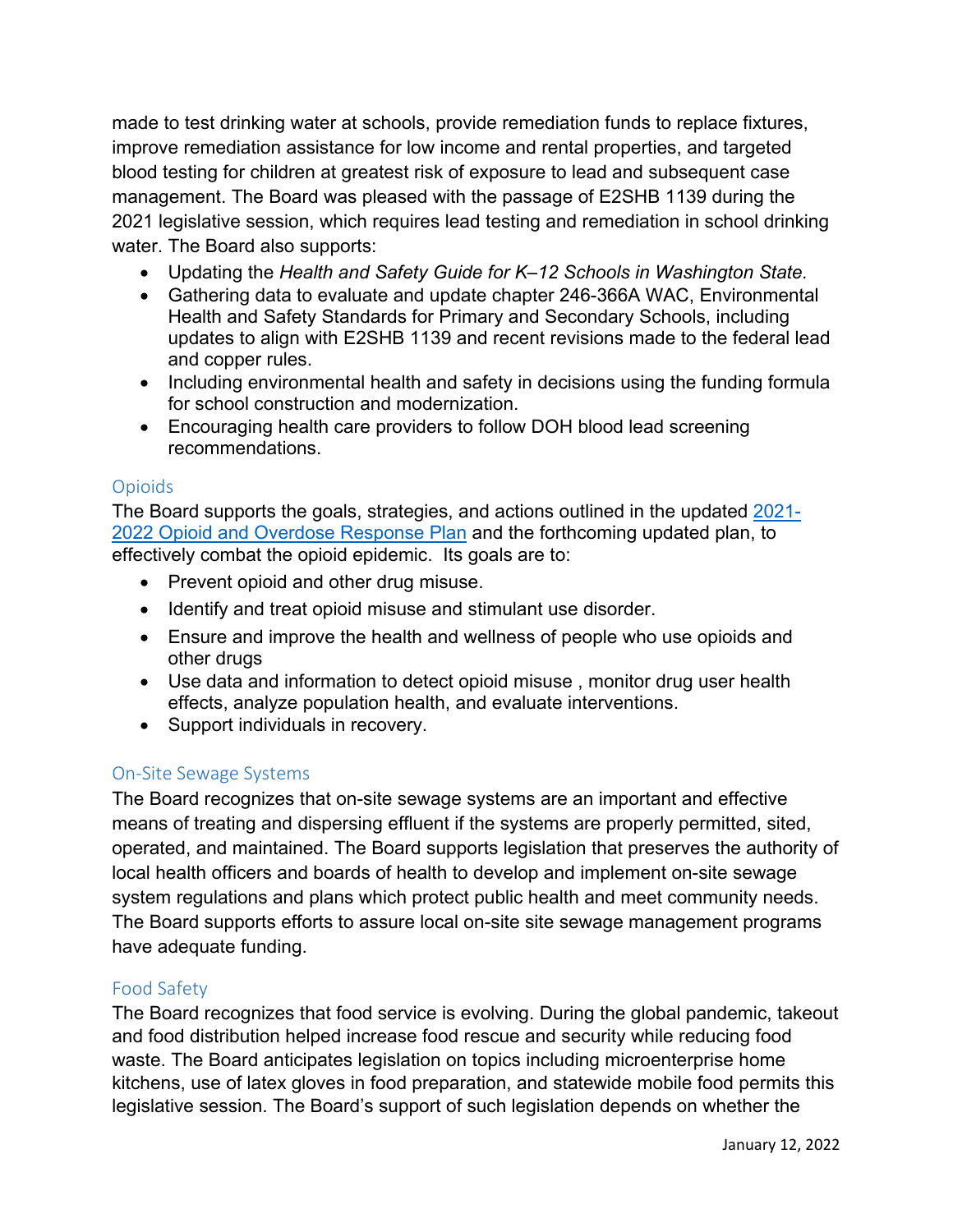legislation includes critical public health safeguards that uphold essential food safety standards (including but not limited to permitting, inspections, plan review, time to temperature controls and other public health measures).

## Maternal and Child Health

The Board supports enhancing systems and support for pregnant mothers, infants, and children, and the monitoring of maternal mortality. The Board supports the recommendations in the Council's [Literature Review on Inequities in Reproductive](https://healthequity.wa.gov/Portals/9/Doc/Publications/Reports/LiteratureReviewReproductiveHealthAccess_SSB6219_FINAL_1.1.2019...pdf)  [Health Access,](https://healthequity.wa.gov/Portals/9/Doc/Publications/Reports/LiteratureReviewReproductiveHealthAccess_SSB6219_FINAL_1.1.2019...pdf) as required by SSB 6219 (2018). The Board also supports the recommendations in the Department of Health's [Healthy Pregnancy Advisory](https://www.doh.wa.gov/Portals/1/Documents/Pubs/350-028-HealthyPregnancyOutcomes.pdf)  [Committee Report on Strategies for Improving Maternal and Infant Health Outcomes.](https://www.doh.wa.gov/Portals/1/Documents/Pubs/350-028-HealthyPregnancyOutcomes.pdf)

## Oral Health

The Board supports legislation that will advance its 2015 oral health recommendations, including maintaining and building upon effective programs like Access to Baby and Child Dentistry and University of Washington's Regional Initiatives in Dental Education (RIDE). The Board would also support development of a state oral health officer at the Department of Health.

#### Immunizations

The Board recognizes the research and data that demonstrate that immunizations reduce the incidence of vaccine preventable disease in our community and protect those who are immunocompromised and those unable to be vaccinated. The Board supports legislation that reduces the number of children who are out of compliance with state immunization requirements, assists schools in monitoring the immunization status of school-aged children and efforts to increase immunization rates across all age groups. The Board supports additional funding to increase school nurse capacity and improve access to and utilization of the Washington State Immunization Information System. The Board also supports the Department of Health's efforts to promote vaccination against COVID-19 by making these vaccines accessible.

## Obesity Prevention and Access to Healthy Food

The rate of increase in obesity among Washington residents has slowed compared to other states. The Board supports efforts to increase access to healthy foods including fresh fruits and vegetables, reduce food insecurity, and increase opportunities for physical activity.

The Board also supports maintaining funding for the Fruit and Vegetable Incentive Program, which provides incentives to food insecure populations with limited incomes to select health food choices.

## Increase Access to Health Care Coverage

The Affordable Care Act increased access to affordable health care for people in Washington. The uninsured rate in our state dropped by 61 percent between 2013 and 2016, to 5.4 percent of Washingtonians uninsured, but 2018 saw the number of